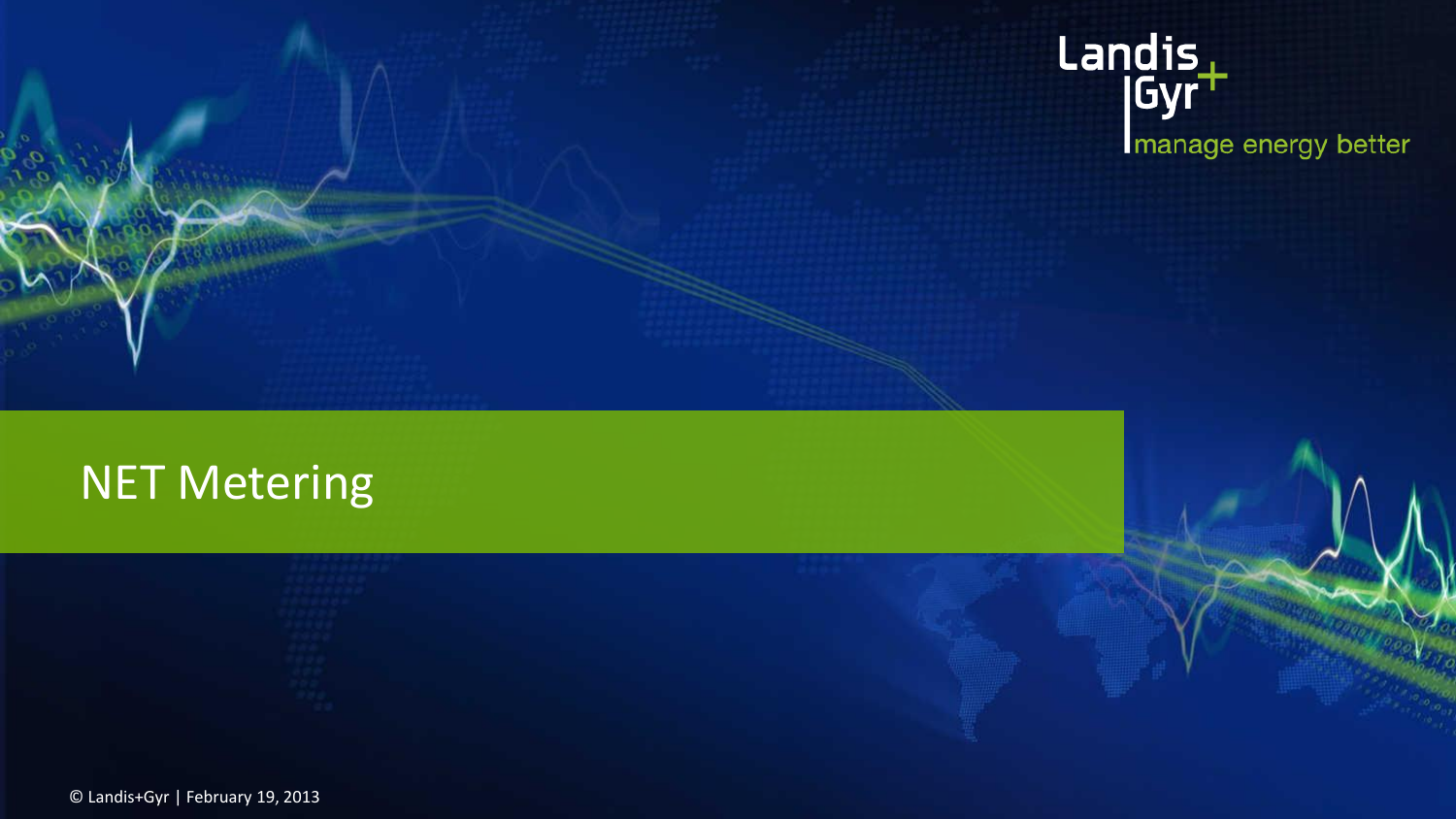#### Attributes of NET Metering

■ NET metering enables a customer to generate power and feed energy back **on to the power grid.** 

Landis

- **NET metering means the utility receives energy, as well as delivers energy**
- **NET metering requires special equipment**
- **NET metering has safety considerations**
- **NET metering is a special rate at most utilities**
- **NET metering typically is used with small/limited distributed generation and normally limited to Kwh and maybe a demand in the delivered direction**
- Bi-Directional Metering typically is used with larger distributed generation **and may have Kwh, Kvarh, Kvah and demands in both directions**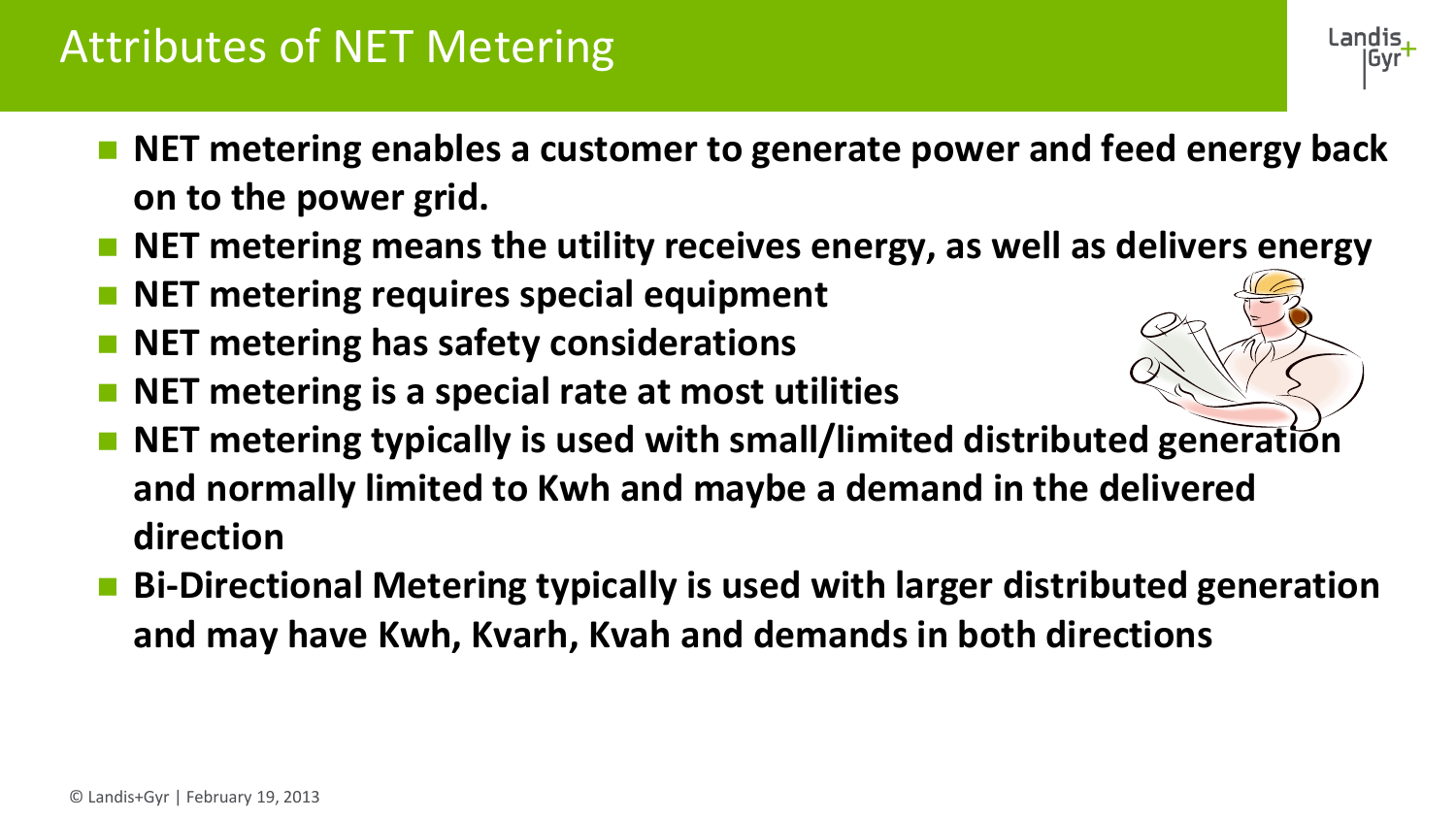

**Just because a customer has a generator, does NOT mean they will send energy back to the grid**

**This will only occur when the customer's generation provides more energy than their load consumes**

**Many solar panels and wind turbines provide less energy than their rating:** 

Sun doesn't shine 24 hours a day

Wind doesn't blow at 15+ MPH 24/7

**Average residential customer needs 1 kW on average, but has peak demand of 3-5 kW to heat, cool, cook, water heating, etc.**

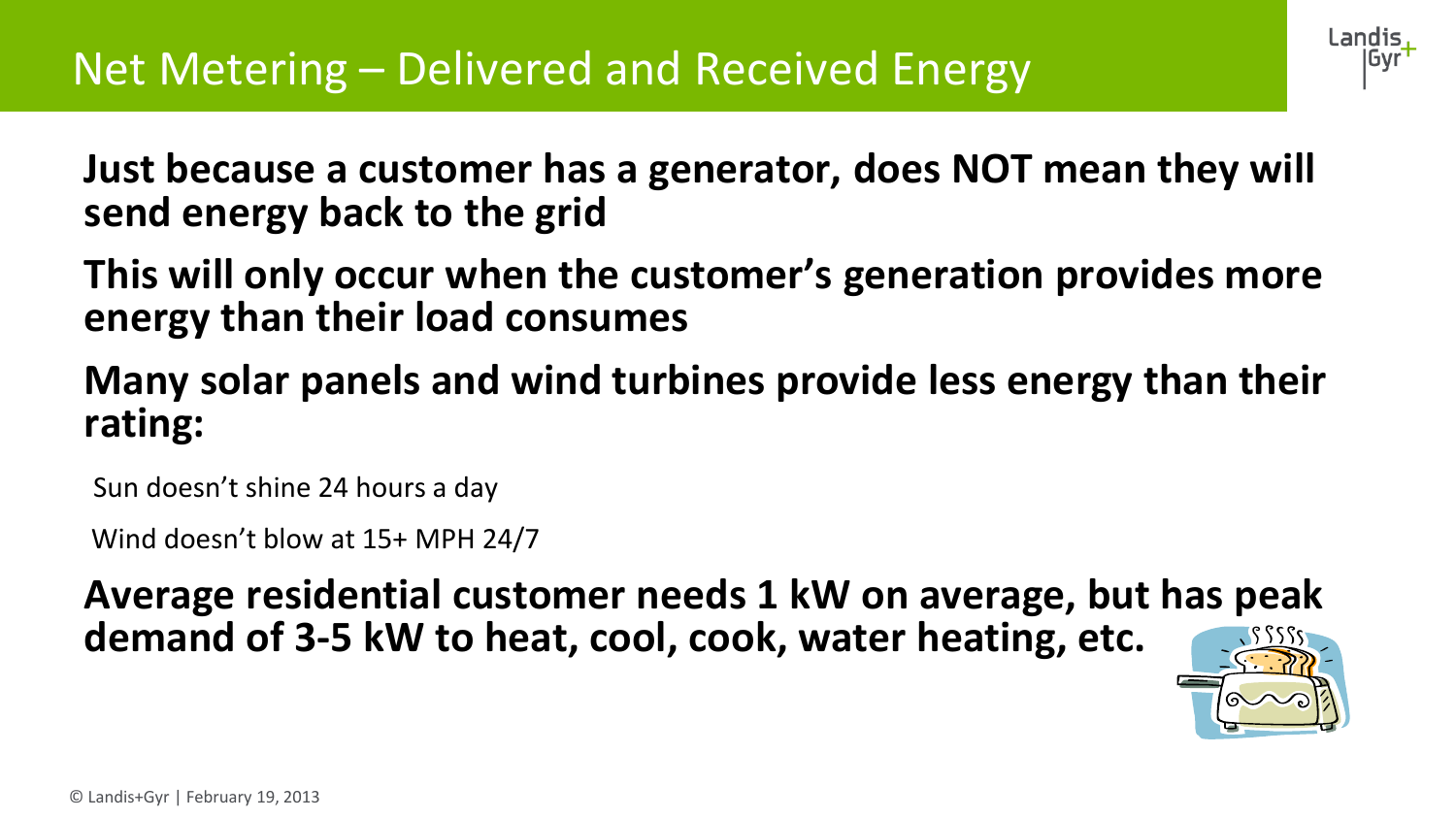### NET Metering – Follow the Flow of Energy

+Positive energy is energy *delivered* to a Household (load)

+Negative energy is energy *received* from the Household (generator)

+NET energy is the difference:

 $NET =$  delivered – received energy

Source -  $\leftarrow$  + Load Rec. Kw/Kwh Del. Kw/Kwh

The "Source" is always the point of reference. The "Source" Delivers Power to the Load and Receives Power from the "Load".



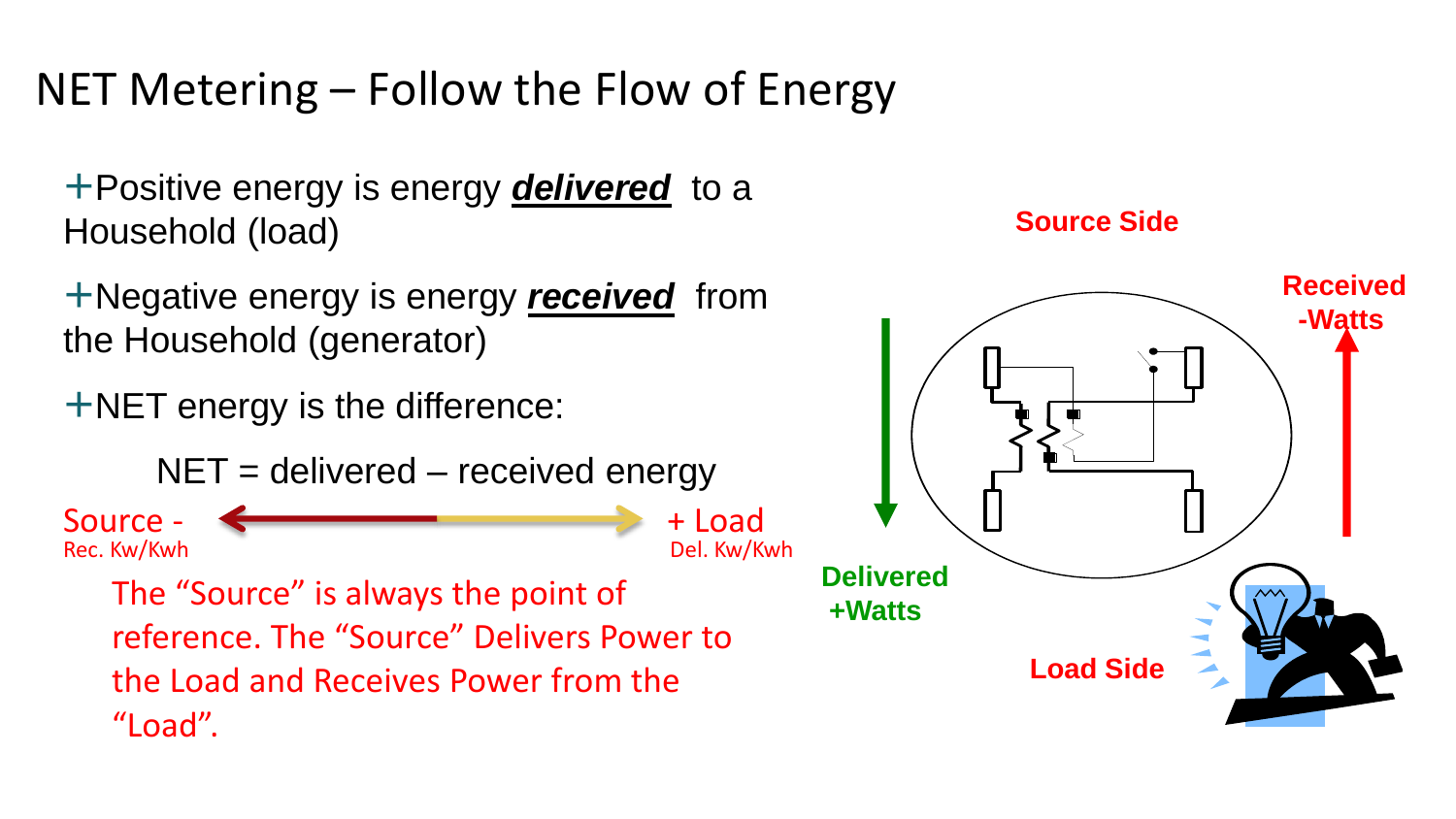**A single watthour meter can only provide the NET power (delivered – received)**

**A single watthour meter can NOT tell how much energy is generated by the customer's equipment**



Landis |Gyr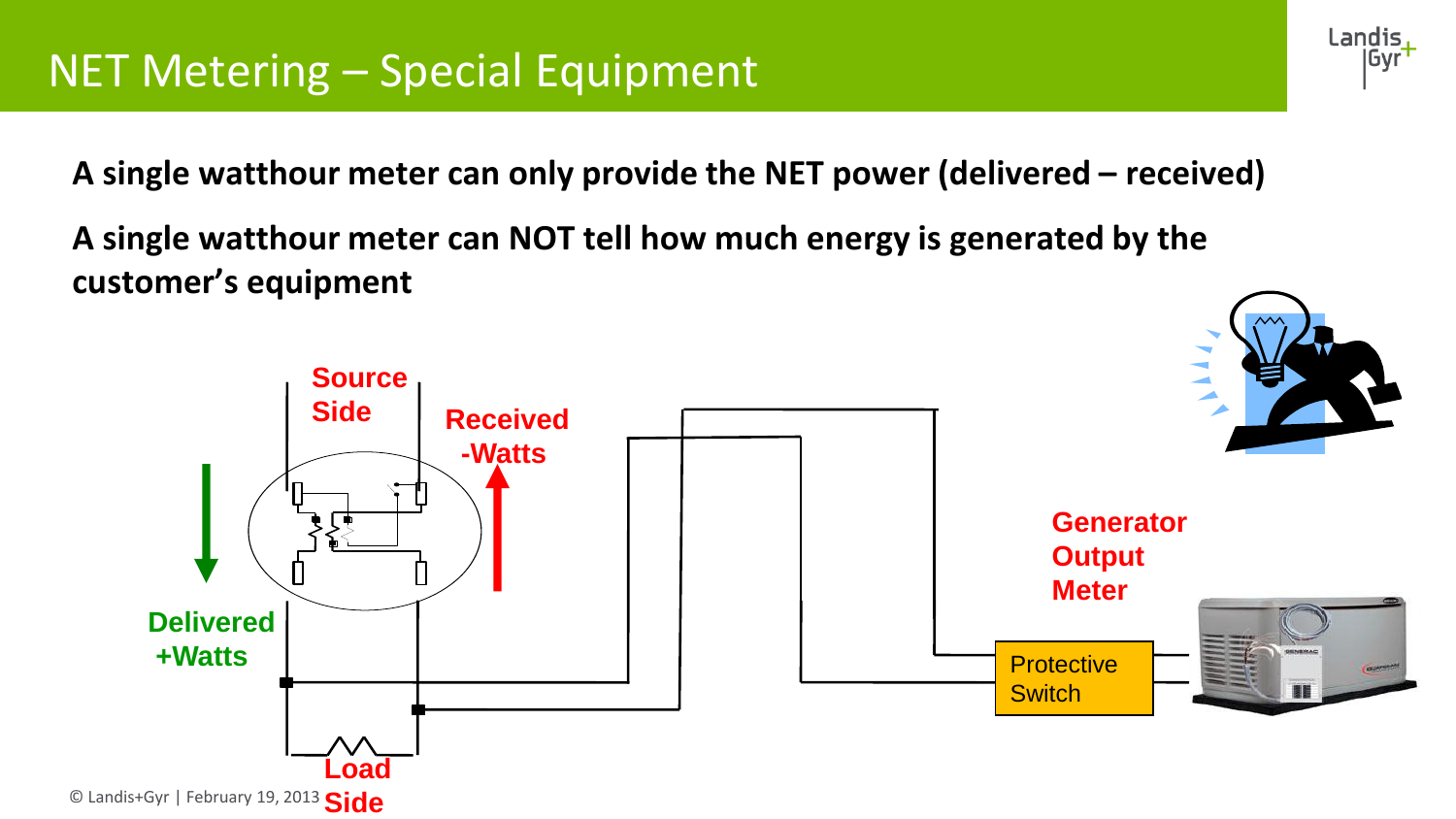#### NET Metering – Special Equipment

**To determine how much energy is generated, a second watthour meter must be connected between the generator and the service.** 

**The generator meter measures the energy generated.**

#### **The generator meter doesn't**

- **Provide the amount of energy used by the load.**
- **Provide the amount of energy sent back to the Utility**



Landis, lGvr

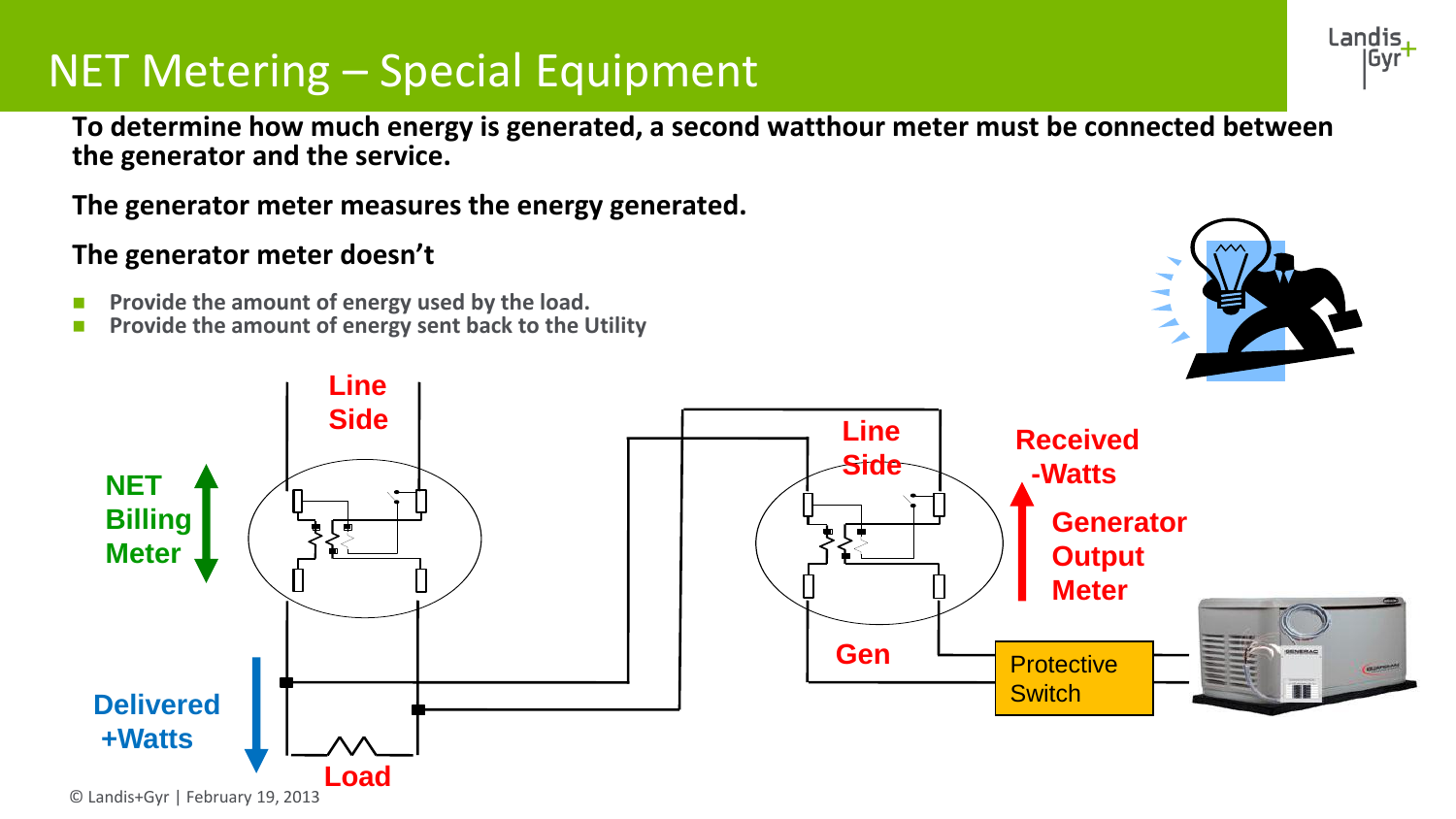#### Safety – A Utilities Perspective



**A NET metering customer's electric generator is typically held to the same standard of care, as the utility is required to maintain. The safety of the general public and the utility's personnel and equipment cannot be reduced or impaired as a result of the customer's generator interconnect.**

**A NET metering customer's electrical generator must be:**

**1. Equipped with protective functions designed to prevent the generator from being connected to a de-energized utility circuit.**

**2. Equipped with the necessary protective functions designed to prevent connection or parallel operation if the distribution service voltage and frequency are not of normal magnitude.** 

**Utility Goal of a NET Metering Customer:**

**The quality, reliability and the availability of service to the Utility's other customers cannot be diminished or impaired as a result of the Interconnection.**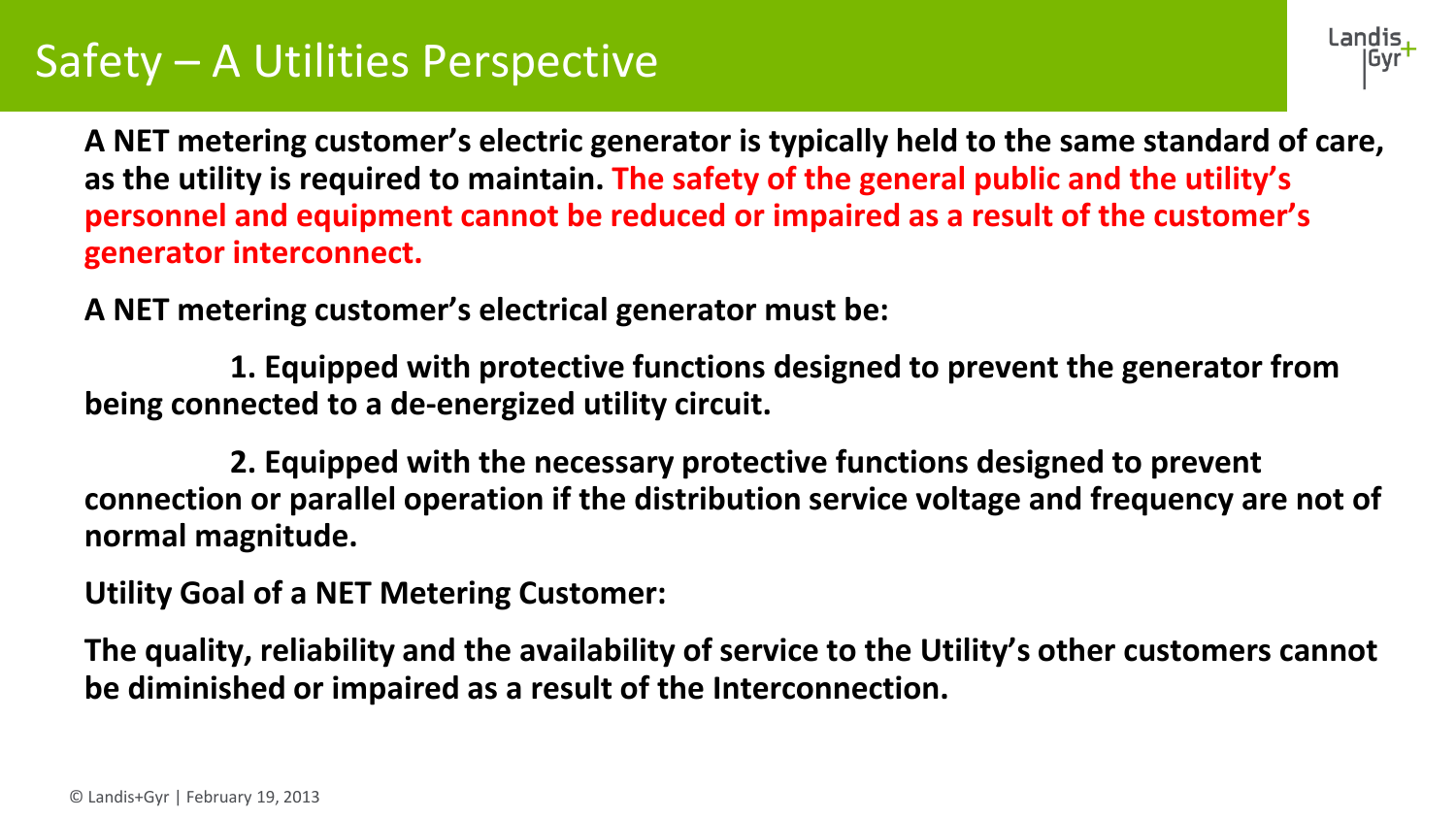KWH Meter Display Option

# **Delivered KWH Received KWH**

### **Net Delivered KWH (Delivered – Received)**

## **Net Received KWH (Received – Delivered)**

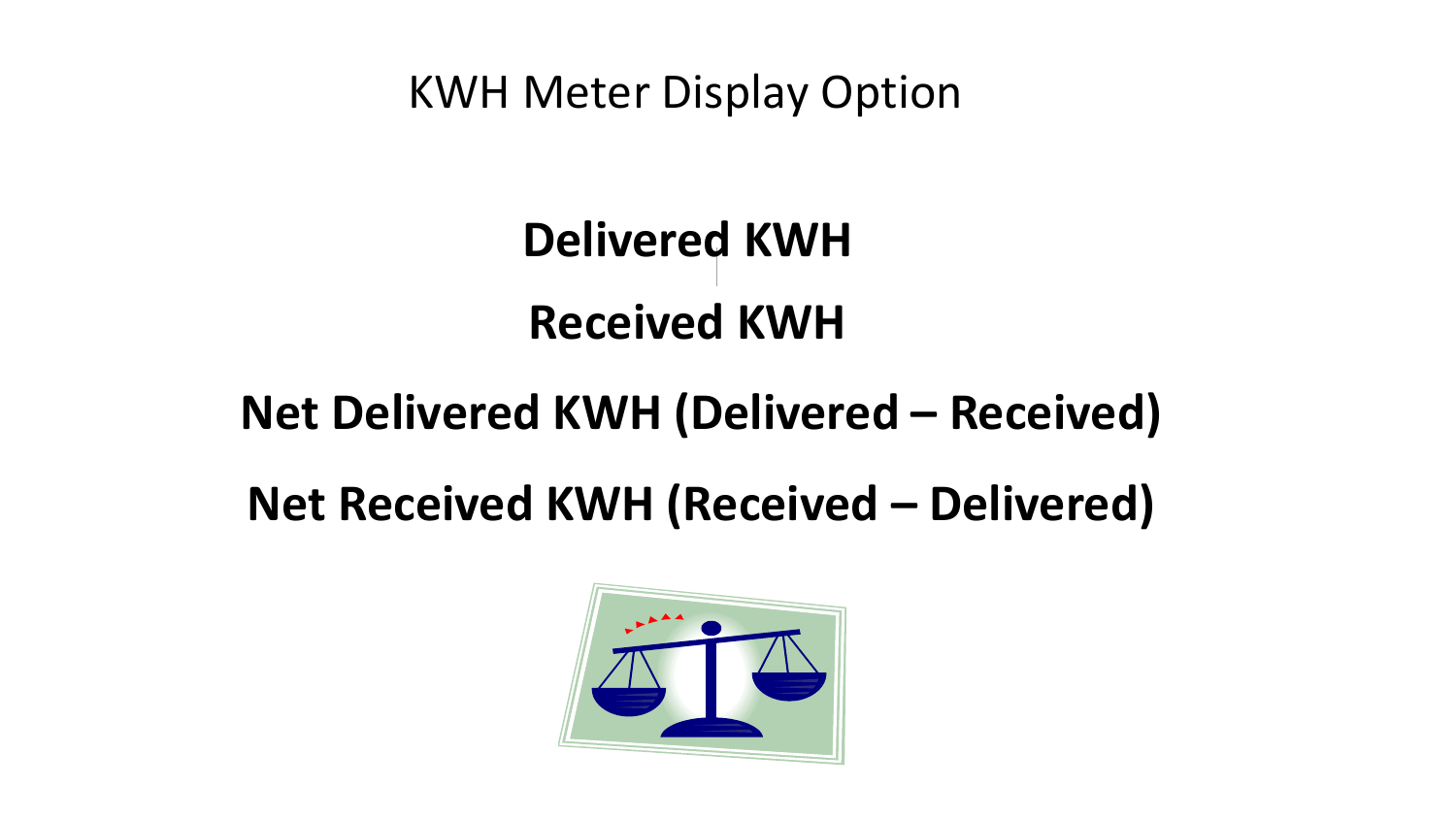Landis

**L+G has never heard of a utility "crediting" a generated demand peak back to a customer.**

**Demand is always based on Delivered Energy. The reasons are:**

**1. Demand has to do with the size of the distribution wires, breakers, transformer, and service. These still have to be a certain size even if the customer generates power.**

**2. Demand peak charges have to do with the customer load varying. Loads aren't flat and predictable. A customer with a generator is typically the worst! Their load varies from Delivered to Received! The swing can be quite large!**

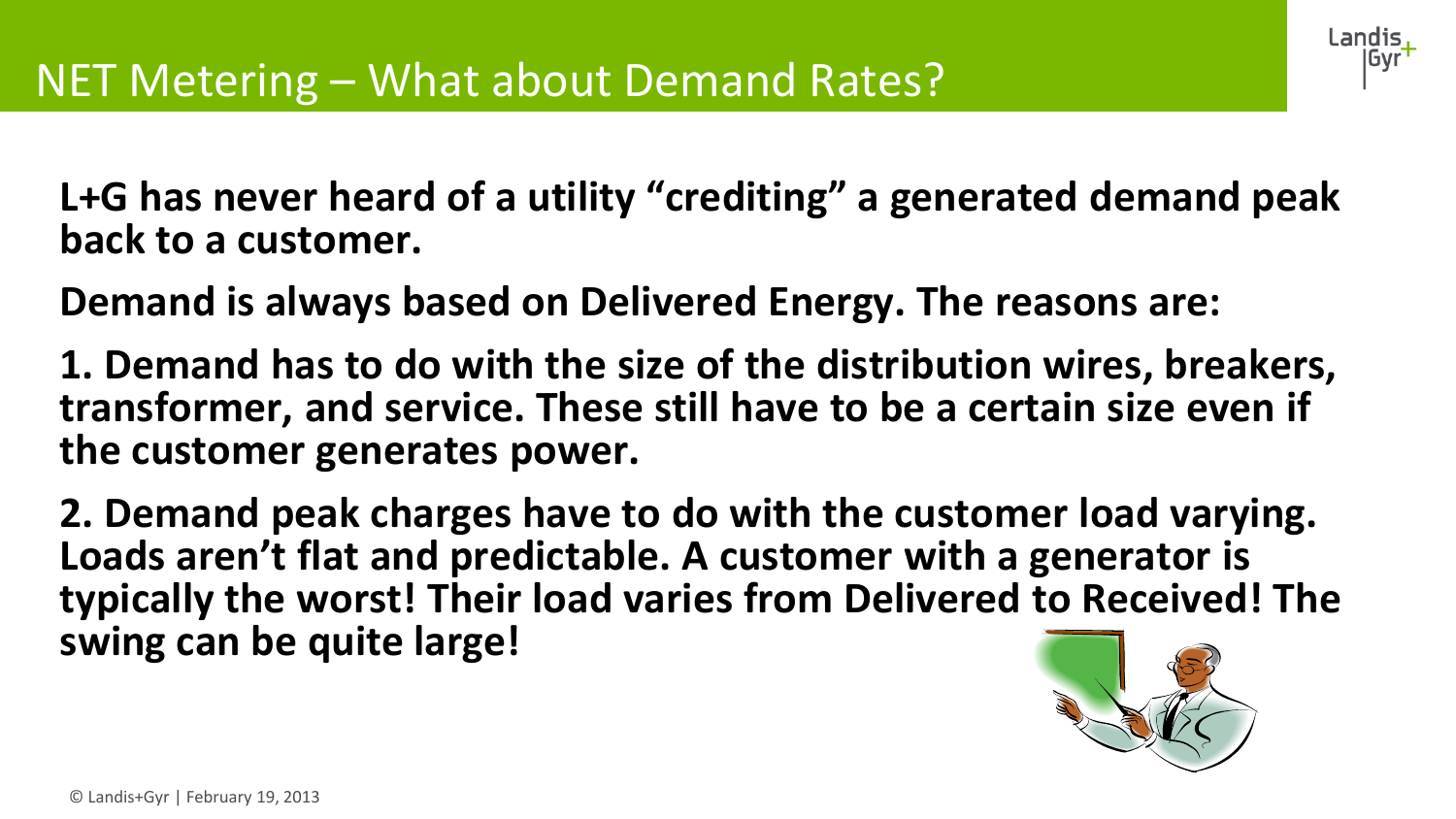**If a utility needs Received Demand, another option is to use a smart meter equipped with load profile**

**Configure the meter for 2 channels: Delivered KW and Received KW**

Landis

**Most back office software will perform the "NET" of the 2 channels** 

| <b>El Load Profiles</b>                               |                  |  |
|-------------------------------------------------------|------------------|--|
|                                                       | Save             |  |
| Load Profile Program Sample FAX TOU                   |                  |  |
| Interval Length 15<br>$\overline{\phantom{0}}$        | Metric 1<br>+KWH |  |
| Number of Channels 2                                  | Metric 2   KWH   |  |
| Sag/Swell Thresholds are set in the<br>Program Values |                  |  |
|                                                       |                  |  |
|                                                       |                  |  |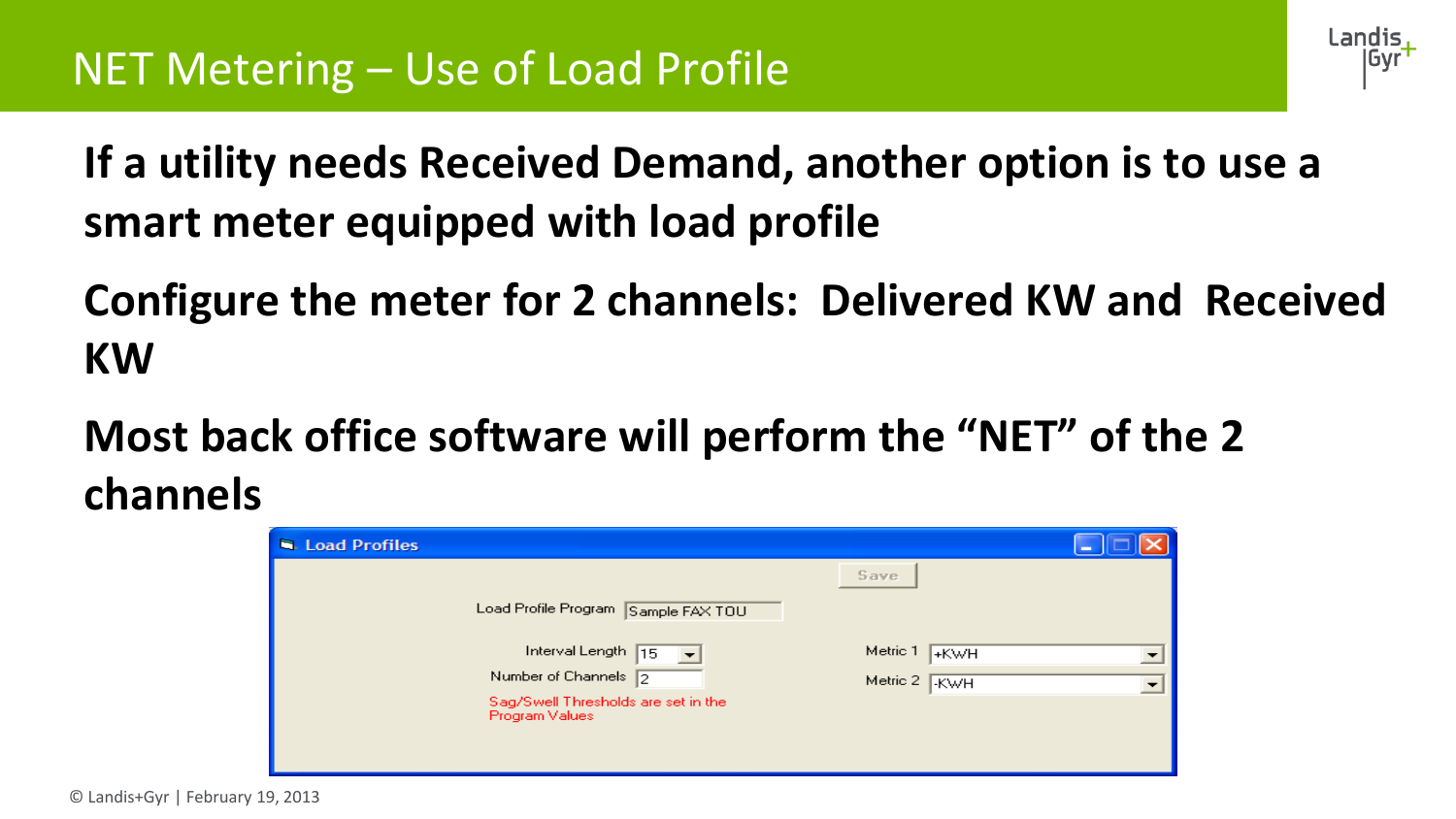# **Net metering is normally Active Energy Only (KWH) Bi-Directional metering can have:**

Active Energy

Reactive Energy

Apparent Energy

Demands in both directions



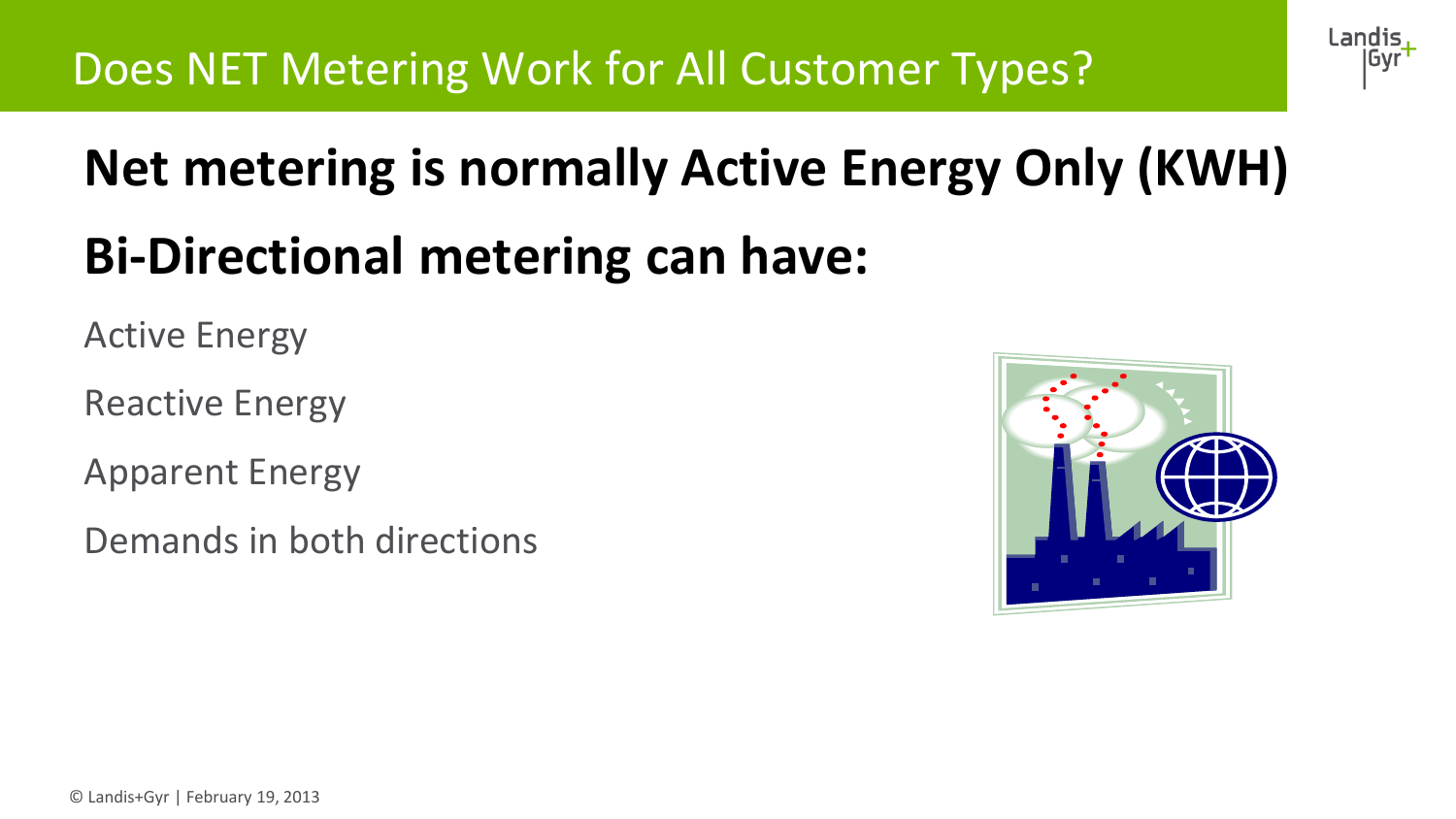

### **Delivered KVARH (Q1 + Q2) Received KVARH (Q3 + Q4)**

**Net KVARH Delivered (Q1 + Q2) – (Q3 + Q4) Net KVARH Received (Q3 + Q4) – (Q1 + Q2)**

**KVARH Delivered Power (Q1 + Q4)abs KVARH Received Power (Q2 + Q3) abs KVARH Delivered Power (Q1 – Q4)net KVARH Received Power (Q3 – Q2)net**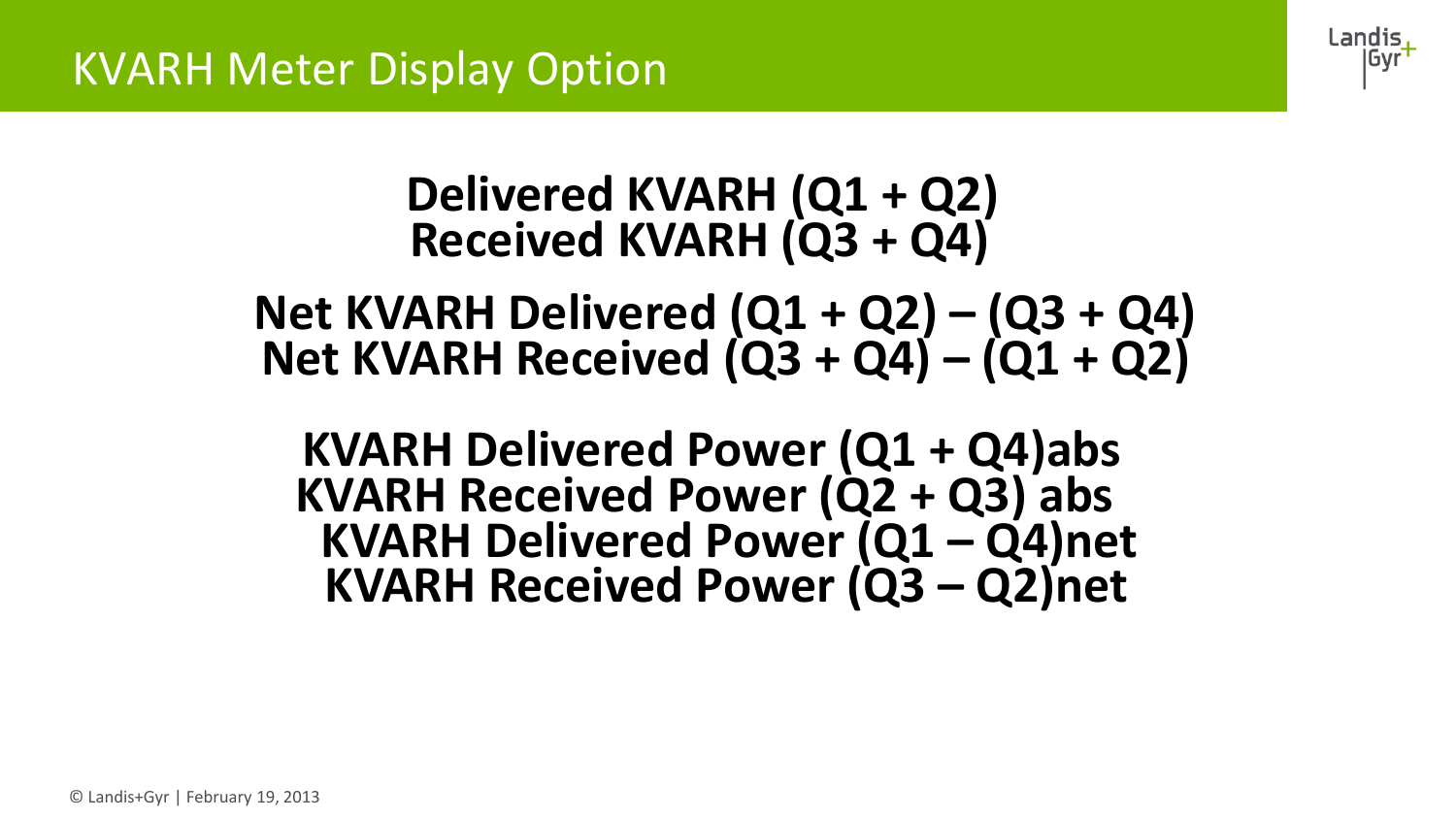

# **Demand Voltage Reduction**

# **Conservation Voltage Reduction**

# **Direct Load Control**